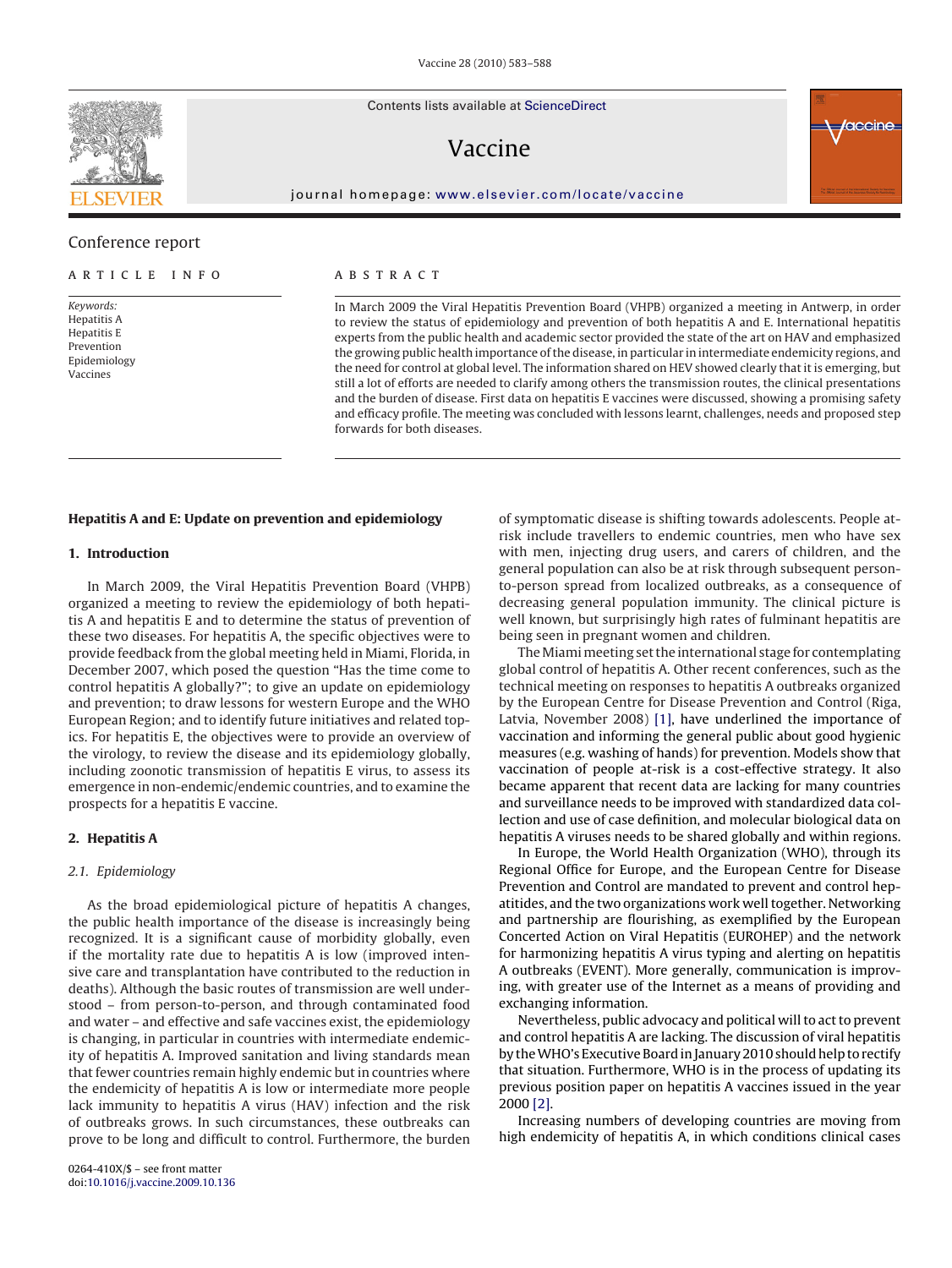in adults are uncommon as most children are exposed to HAV, to intermediate rates. In many industrialized countries incidence rates have declined steadily since the mid-1990s to low levels. The low endemicity in most of Europe means increasing susceptibility of young people in whom the disease can appear symptomatically. Seasonal outbreaks reflect import through holiday travel during the summer in addition to the expected variation seen in domestic cases throughout the year.

Europe has experienced numerous outbreaks in the past ten years caused by contaminated water and food. Annually about 100 000 cases are now being reported in the WHO European Region, with about 500 deaths, but poor data mean that the burden of disease is not fully known. There are few national or regional data, although the statistics that do exist show wide variations in incidence rates—up to 1000-fold between the low rates in western Europe and the highly endemic countries of central Asia. Little information is available on the age distribution of cases or the casefatality rate. In many countries, old data are still being used as the basis for policy decisions. Despite those weaknesses the evidence is clear that the incidence rates have been declining significantly over the past 15 years where hygiene, sanitation and socioeconomic conditions (and associated rapid declines in birth rates) have improved. In the USA the decrease in incidence following the introduction of universal vaccination programmes has been dramatic and rapid, with the rate now at a historically low figure.

The price of the decline in incidence rates is the growing size of susceptible populations and therefore the greater likelihood of outbreaks in countries with low or intermediate endemicity. That consequence has been amply borne out by the number of outbreaks being seen in parts of central and eastern Europe as well as a rise in incidence rates. These outbreaks have been linked to transmission among injecting drug users, poor living conditions (shared facilities), food handling by contaminated kitchen staff, the return of children of immigrants from visits to their countries of origin with higher endemicity, and carers of children. Evidence is accumulating that some outbreaks of hepatitis A are unrecognized or misdiagnosed (e.g. as leptospirosis) and thus their full extent is unknown.

Two outbreaks were described in detail—one in the Czech Republic in the second half of 2008 (the first major outbreak there for 12 years) and the other in Latvia. The first, with more than 1600 cases, was mainly concentrated in Prague and particularly effected people aged 20–45 (predominantly men; in most cases no risk behaviour was identified, but for those with risk behaviours it was drug use) and 50–60 years. In Latvia, after eight years with less than 100 cases reported a year, a community-wide outbreak began at the end of 2007. By the end of 2008 more than 3200 cases had been reported, with a peak in the autumn, and the outbreak continued into 2009. Cases were mostly in adults and the proportion in drug users declined from 35% during the first few months to low values. A considerable proportion of the cases were in people with low socioeconomic status, often the unemployed (42%), with clusters in households living in housing estates. One large cluster was associated with a restaurant. Vaccination against hepatitis A, which is recommended but not reimbursed in the public health system, began to be taken up in the last four months of 2008. The public health authorities promulgated information about preventive measures regularly in the mass media and issued recommendations for food handlers, staff of educational establishments, food and veterinary services, as well as the general public. Further steps included seminars on prevention for health-care workers.

## 2.2. Fulminant disease

On rare occasions infection with HAV results in fulminant disease, and patients with chronic liver disease are at an increased risk for developing severe or fulminant hepatitis. Major factors include age, underlying liver disease, co-infection with other hepatotropic viruses and intake of paracetamol. Mortality due to fulminant hepatitis is rare and linked to hepatitis A in patients older than 50 years. The number of cases of fulminant hepatitis A in children appears to be rising and several cases have been recently reported from Argentina in particular. Improved intensive care and liver transplantation have markedly reduced the fatality rates of fulminant hepatitis A. Conflicting and as yet unconfirmed data have been reported on minor genetic substitutions of viral sequences with a putative impact on viral replication and cytopathic effect. A further question mark is set against the possible role of HAV infection in fulminant disease in pregnant women.

#### 2.3. Virology

Viral genotyping is being extensively used as a means of identifying sources of viral transmission in outbreaks, tracking transmission patterns within populations and in epidemics, detecting widely dispersed outbreaks and hidden clusters, and for monitoring vaccine effectiveness. Molecular epidemiology has shown that genotype IA of HAV is the most common type (and that it has been circulating for many years in men who have sex with men), type IB dominates in the Middle East (and was found to be the cause of the largest ever described outbreak among tourists and travellers, in this case returning from Egypt to Europe) and that at least four other genotypes have been identified in human cases of hepatitis A throughout the world.

In order to improve the detection and surveillance of food- and water-borne viruses (and rare and emerging diseases attributable to enteric viruses) and outbreaks caused by them, the European Commission launched the EVENT project to develop laboratory tools and database infrastructure. It brings together several teams across Europe for harmonizing typing of HAV and raising alerts about outbreaks of hepatitis A. Viral sequences provided through this network are being uploaded and shared in a database that is being maintained at the National Institute for Public Health and the Environment in the Netherlands. The database will be easy to access for the network members and sequences obtained can be analysed easily. Since most groups have sequenced the Cterminus of the virus, by consensus this region will be used and compared.

#### 2.4. Vaccines and vaccination

Safe and effective vaccines have been licensed since 1992, but are significantly underused. The vaccines are highly immunogenic, with antibodies to HAV persisting for at least 15 years and there are good indications that these confer long-term protection. Based on current scientific evidence, protection is considered to be lifelong after a complete hepatitis A vaccination schedule (two doses). Long-term protection after a single dose needs to be further surveyed. The vaccines can be delivered alone or as a combination vaccine, administered with flexible schedules. Vaccination policies are many and varied, ranging from being part of national universal immunization programmes for children to targeting at-risk groups. National immunization programmes have been successful, with good coverage rates and declines in incidence of 90%. Countries or regions having implemented universal immunization (e.g. Israel, Italy (Puglia), Spain (Catalonia) and the USA) have demonstrated a successful impact on the incidence of hepatitis A; the data for the USA are particularly striking, with evidence of a two-thirds decrease in admissions to hospital and markedly lower medical expenditures between 1996 and 2004. Targeted policies, especially for travellers have also shown to be effective and are being adopted by different countries on the basis of others' experiences. Vaccination is included as post-exposure prophylaxis of contacts.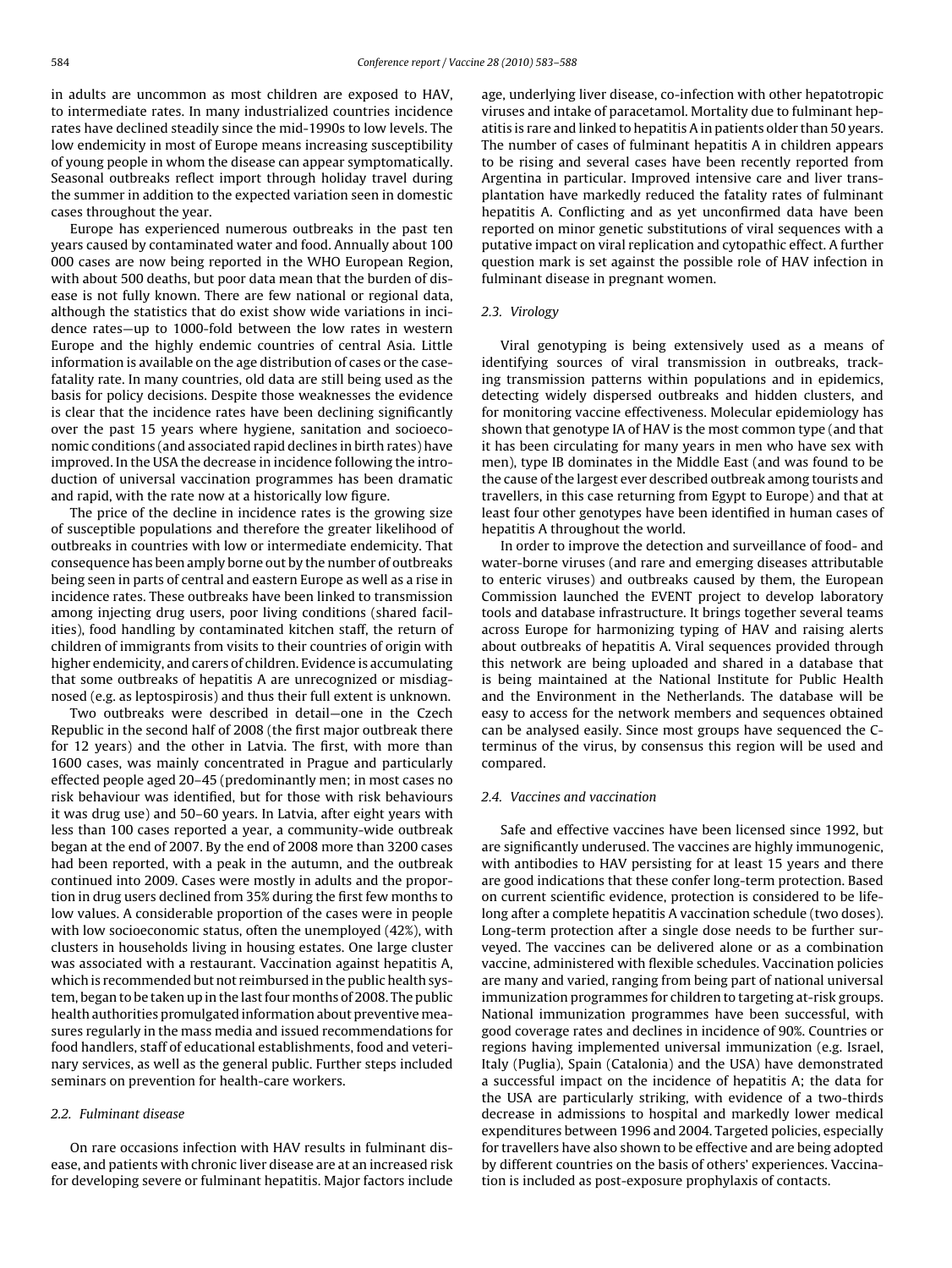In highly endemic countries large-scale vaccination programmes against hepatitis A are not recommended. In countries of intermediate endemicity where a relatively large proportion of the adult population is susceptible to HAV, and where hepatitis A represents a significant public health burden, WHO recommends that large-scale childhood vaccination may be considered as a supplement to health education and improved sanitation. In regions of low endemicity, vaccination is indicated for individuals with increased risk of infection, such as travellers to areas of high or intermediate endemicity. In determining national policies, the results of appropriate epidemiological and cost-benefit studies need to be carefully considered and the public health impact weighed against the impact of other vaccine-preventable diseases. WHO is in the process of revising its position paper on hepatitis A, issued in 2000, with a view to: updating and evaluating the data on disease burden and epidemiology, vaccine products and availability, and immunization protection data; reviewing the use of vaccine in outbreaks and for contacts of cases; and issuing guidance to countries where the prevalence rates are declining from high levels.

#### 2.5. Challenges

Little progress has been made in control of hepatitis A despite the availability of vaccines for more than 16 years. Indeed, with more countries shifting from high to intermediate, outbreaks are likely to be more frequent and to last for a couple of years (as exemplified by the current outbreak in Latvia). Public health authorities need guidance on how best to control outbreaks (e.g. through vaccination, improvements in sanitation and hygiene, or treatment with immunoglobulin – although its availability is limited).

Public health authorities need answers to the following questions:

- How to raise the importance of hepatitis A on the international public health agenda and to maintain that concern?
- How to convince countries not to wait until the population becomes completely non-immune before introducing vaccination?
- How to introduce hepatitis A as a public health priority into organizations' inflexible work plans and budgeting process (e.g. annual and biennial cycles)?
- How will the current economic crisis affect funding (e.g. health ministry budgets for vaccines and vaccine programmes and human resources; how will the State respond to the increased burden and expectations as health-care shifts into the State sector from the private sector)?
- How can vaccination be encouraged when the cost is not refunded by the State?
- How to manage sensitive issues around data sharing (e.g. political interference or concerns, commercial interests, public health priorities – WHO has experience of problems with influenza virus data)?

## 2.6. Needs and proposed steps forward

Through the presentations and discussions, the participants of the meeting identified the following needs:

• better data on the burden of disease (and risk of fulminant hepatitis) to support policy decisions, with robust mathematical models and improved methods for estimating the global burden of disease as well as improved surveillance, with agreed guidelines and standardization (e.g. of case definition, terms such as "contact" and "risk group", contact tracing and management, and epidemiological evaluation of risk factors);

- consideration of reassessing priorities, given that the estimated morbidity and mortality due to hepatitis A exceeds those due to some other vaccine-preventable diseases currently being given priority in Europe; the size of the outbreaks of hepatitis A such as those in Latvia and Czech Republic (thousands of cases) underlines the public health relevance of the disease;
- agreed, streamlined and formalized coordination between WHO and the European Centre for Disease Prevention and Control on reporting (e.g. on resolving potential confusion between International Health Regulations (2005) and the European Union's reporting requirements) and between those bodies and public health bodies; further, guidance from, and coordination among, international agencies to fill the policy vacuum in which each country implements different strategies;
- health economic analyses of hepatitis A vaccine interventions and policies;
- recommendations on vaccine policies and measures for countries to respond to large outbreaks, as guidance currently being given to countries is sub-optimal. The identified urgent need for outbreak guidelines and recommendations confirms the conclusions of the European Centre for Disease Prevention and Control's technical meeting on hepatitis A outbreak response (Riga, November 2008);
- more attention paid to outbreak control and responding to imported hepatitis A in travellers;
- further information on immune memory, efficacy of single-dose vaccination, and duration of protection after vaccination in order to inform policy-making;
- greater and effective advocacy, to maintain momentum from recent international meetings and feed into processes such as the World Health Assembly discussions.

A clear message was the need for progress towards the production of guidelines, agreement of definitions, strengthening of surveillance and greater advocacy of hepatitis A prevention and control, including a call for action.

Broad input was invited into the revision of WHO's position paper on hepatitis A, scheduled for 2010.

## **3. Hepatitis E**

#### 3.1. Epidemiology

Water-borne epidemics of hepatitis have been known in Africa and Asia for a long time, but hepatitis E was only recognized as a distinct human disease in 1980 through the application of serological tests that ruled out hepatitis. Reporting of hepatitis E is not consistent between countries; it is not notifiable in for example the UK and USA, but is in, for instance, Australia, Canada, Germany and Hong Kong.

Hepatitis E virus (HEV) is now established as a major cause of sporadic cases as well as epidemics of hepatitis, and, in countries with low or intermediate rates of hepatitis A, HEV has become the most frequently isolated hepatitis virus transmitted through water and food. The virus is mostly transmitted by contaminated water. Indeed, one of the worst outbreaks of waterborne hepatitis, in New Delhi, India, in 1955–1956, which was thought to be due to hepatitis A virus for more than 20 years, was later confirmed to be due to contamination of the drinking-water supply with HEV from sewage during monsoon floods. Food-borne transmission and person-toperson spread are much less common. Epidemiological studies of the different genotypes revealed that zoonotic spread of HEV can be the principal mode of transmission in certain regions.

Overall, HEV is recognized as an important pathogen in tropical and subtropical regions, being one of the two leading causes of acute hepatitis in adults in North Africa, Asia and the Middle East.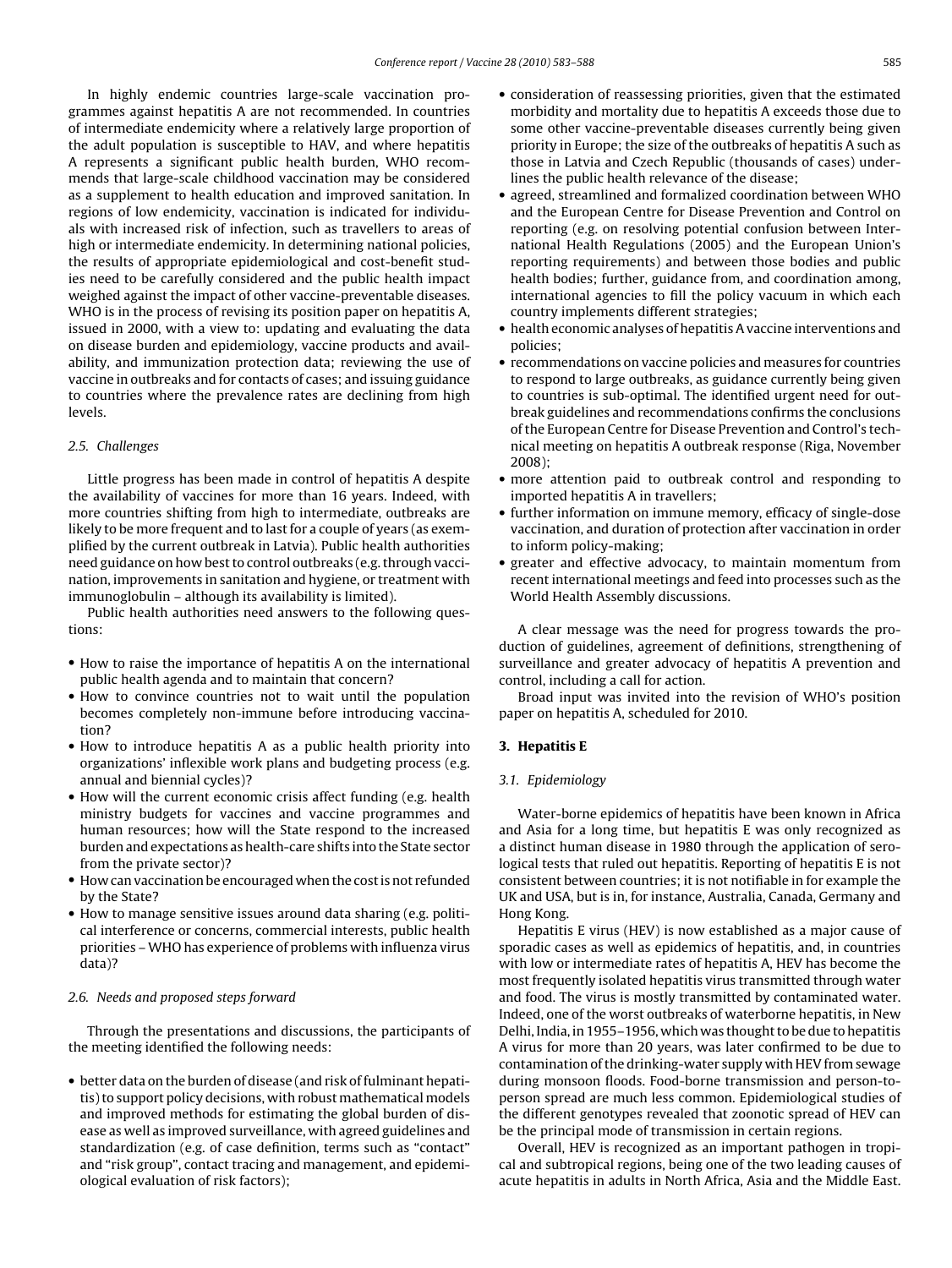Hepatitis E is the most common acute viral hepatitis in adults in Nepal, occurring in rainy season outbreaks and presenting a major health problem for soldiers. It is widely prevalent in Bangladesh; investigation of a recent outbreak of nearly 3000 cases in a densely overcrowded settlement near Dhaka found cases predominantly in adults, with a higher case-fatality rate in pregnant women, and an association with contaminated water (but not the drinking water). Evidence from India and Pakistan further points to the role of environmental factors in the epidemiology; for instance, the freezing of smaller rivers in winter can favour concentration of viral contamination into unfrozen watercourses, resulting in heavy viral inocula. In Indonesia 10-fold higher seroprevalence rates of antibodies to HEV have been detected in Hindus than in Muslims, a finding that has been taken to indicate the potential role of eating pork.

Until recently, cases of hepatitis E outside Asia were generally rare and mainly related to travel, but non-travel risks are now known to include older age, consumption of raw pig meat or pork products more than once a week, underlying disease, and receipt of a transfusion of blood from a person in the incubation period for hepatitis E. Despite the relatively high HEV seroprevalence rates found in blood donors, limited evidence exists of transmission of HEV through blood transfusion. It may indeed be a zoonotic infection, with reservoirs possibly in pigs, wild boars, cows, sheep, goats and deer. Cases of hepatitis E are mostly self-limited and infection generally does not become chronic. The severity of the disease increases with age. Hepatitis E causes a higher mortality in pregnant women where the disease condition is accentuated with the development of fulminant liver disease - mortality rates may reach 20%. Based on recent limited data HEV seems to emerge as a cause of chronic liver disease in immunosuppressed individuals such as organ-transplant recipients.

HEV shares many similarities with HAV. Both are nonenveloped, spherical, single-stranded RNA viruses, with similar routes of transmission; both cause jaundice. Five genotypes of HEV have been identified (genotypes 1–4 causing human infections and genotypes 3 and 4 also causing infections in swine). Limited sequencing results indicate that there may be at least 24 subgenotypes, but further studies are needed. Different patterns of infection are seen with genotypes 1–4. Genotype 1 is endemic in North Africa and Asia, causes sporadic cases and can lead to outbreaks, and is the source of infections in travellers. Sporadic cases due to genotypes 1 and 2 have been identified in developing countries, mainly in young adults. Genotype 3 is common in western Europe and is found in humans and swine also in the USA and Japan, with a probable reservoir in pigs and other animals (e.g. wild boars) and can cause local outbreaks. Genotype 4 is mainly restricted to east Asia. The average age of cases of infection with genotypes 3 and 4 is more than 50 years.

#### 3.1.1. Risk factors

A series of reports were presented at the meeting for six European countries or regions therein. Sporadic endemic infections due to genotype 3 do occur and risk factors include eating pork more than once a week, older age, male sex, and underlying conditions (including HIV infection). Seroprevalence rates vary widely, within and between countries: from 2 to 3% in northern France to 15–16% in south-western France and south-west England. It is possible, of course, that there are reporting biases for different countries and regions, and that increasing numbers of cases may reflect more active searching for infections.

## 3.1.2. Food-borne transmission

Transmission has been demonstrated through contaminated food (deer sushi, wild boar, undercooked/grilled pig's liver, Japanese clams, and possibly offal). Active viral RNA has been isolated from pork products in shops. Other routes of transmission, however, remain unclear. The experimental contamination of fruit, plants and vegetables with HEV was unsuccessful in causing onward transmission (in line with the results of experiments with other pathogens).

## 3.1.3. Zoonotic transmission

Occasional human infections in industrialized countries may explain the finding of antibodies in blood donors and people with animal contacts (and a higher seroprevalence rate of anti-HEV antibodies has been detected in swine handlers in the USA and in older farmers in Denmark). The virus has been detected in surface waters (17% in the Netherlands) and in pigs (in particular genotype 3)—data show extensive infection among swine herds (figures of up to 90% of herds in USA, Europe and Asia were quoted). HEV is highly contagious among pigs. Extrahepatic sites of viral replication, including edible parts of pig (ham), have been detected. Infection is asymptomatic in pigs (with no pathology observed in pregnant gilts); although genotyping shows clustering of human and porcine strains by country, identical sequences have not been identified in pairs of viruses from human and pigs in all regions. Contact with pigs has, however, not been definitively confirmed as a risk factor (see below).

#### 3.1.4. Country reports

In France some 150 indigenous cases are reported a year, including a few fulminant cases and chronic cases from transplantation. The causative agent is HEV genotype 3. The north (low seroprevalence rate)–south (high rate) gradient is puzzling, because most swine herds are found in north and west of the country, and the presumed animal reservoirs are heavily infected with same genotypes as found in humans.

In the Netherlands a prevalence rate of about 6% was reported in acute hepatitis patients, and in people in contact with pigs the rate (11–55% or more) was higher than in general population, but the rate in blood donors was less than 0.5%. Nevertheless, and paradoxically, in the Netherlands contact with pigs does not seem to be a risk factor for hepatitis E, but other potential risk factors such as blood transfusion, consumption of pork meat, and contact with other animals like cows, dogs, horses were identified. Person-toperson transmission is not an efficient route.

In Germany about 50–100 cases are being recorded a year, with more than half being the result of autochthonous infections. HEV genotype 3 RNA was detected in sera from wild boars, and the sequences clustered with that from a pig in the Netherlands. The number of reported cases in humans has been on the increase over the past eight years, and with a seroprevalence rate of more than 10%, the suggestion was made that there are some 100,000 infections a year. Testing for anti-HEV antibodies is being included in a prospective nation-wide seroprevalence study to collect data on health status, health-related behaviour, health care and living conditions of some 9000 people in 180 cities all over Germany due to end in late 2011.

In Spain improved sanitation and introduction of vaccination against hepatitis A led to rapid reduction in detection of hepatitis A viral RNA in environmental samples in Barcelona and Valencia in a short period but little reduction in HEV RNA. Seroprevalence studies showed rates of anti-HEV antibodies of 7.3% in adults and 4.6% in children. No risk factor for infection with HEV has been identified.

In Italy only about 30 cases of acute hepatitis E are reported each year, and most of those are related to travel to the Indian subcontinent. Sporadic cases, usually caused by genotype 3, do occur and may be zoonotically linked to wild boars and other mammals; HEV RNA was commonly detected in pigs and wild boar in northern Italy. Inapparent infections possibly due to attenuated virus in circulation (as suggested by disease in immunocompromised sub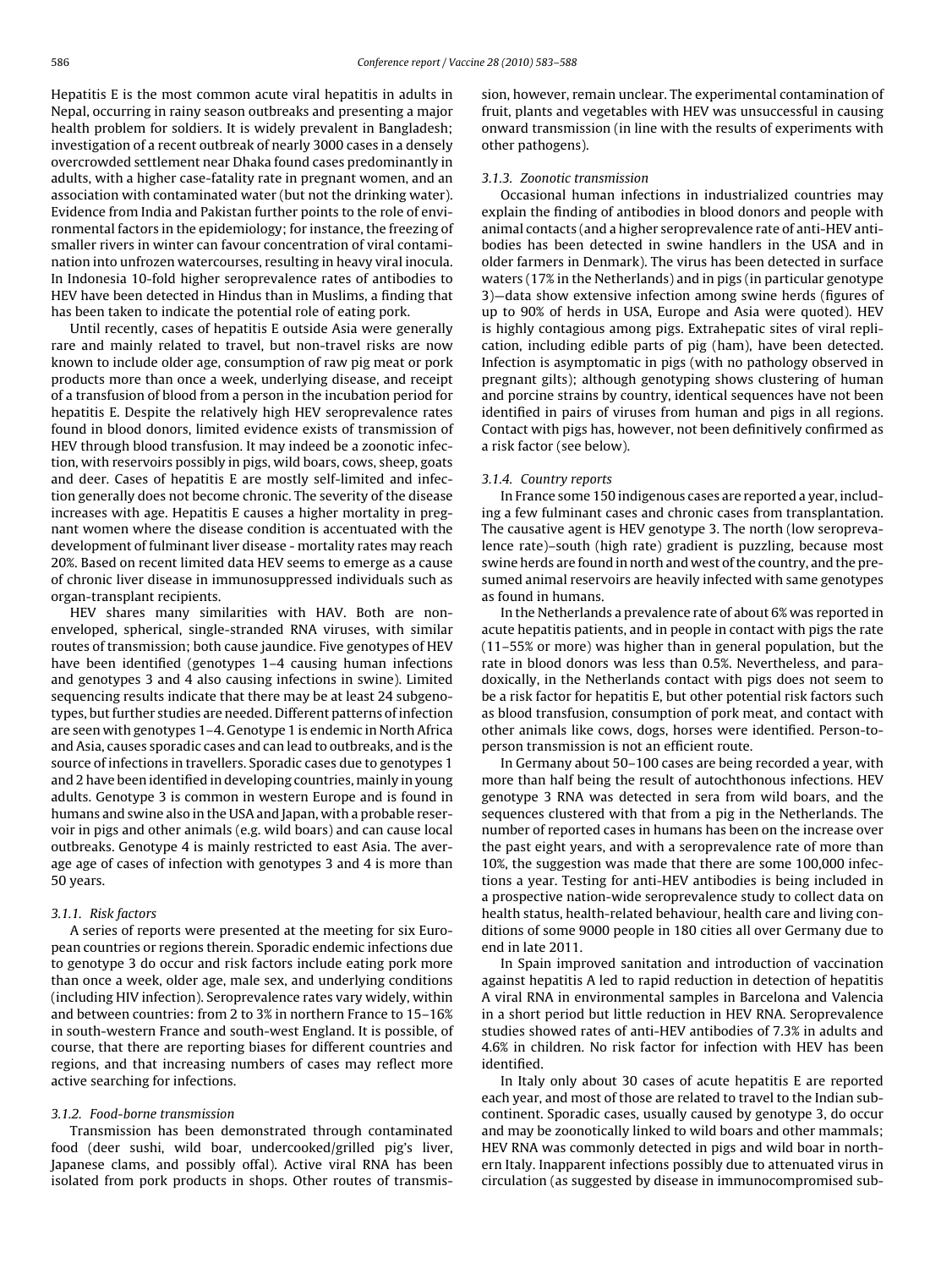jects and elderly) may explain the discrepancy between the scarcity of cases of hepatitis E and the anti-HEV prevalence rate (between 1–3% in the north and 3–6% in the south).

In the USA, the National Health and Nutrition Examination Survey (NHANES), the largest study of HEV to date, showed rates of 15–30% positivity for IgG antibodies to HEV in general population (21% overall for nearly 19,000 subjects), with marked geographical variation (higher in areas with swine herds) and racial and ethnic heterogeneity while no association with socioeconomic markers was identified. The study did not, however, look into a history of travel abroad. Risk factors included birth in Mexico, a history of military service, pet ownership (dog), and piped water (rather than well water); eating pork products was not associated with seropositivity, whereas liver consumption was. An association was found with anti-HCV and anti-HBc positivity (consistent with HEV being a transfusion-transmitted infection). Exposure to genotypes 1 and 3 was detected. It was postulated that the genotype 3 virus is less virulent than other genotypes and exposure is to only low doses of virus, although clinical symptoms develop in a dose-dependent manner.

#### 3.1.5. Morbidity and mortality

The accumulating evidence is tending to overturn received wisdom. No longer is hepatitis E rare in industrialized counties but it may be the most common cause of acute viral hepatitis, with significant morbidity and mortality, with potentially a poor prognosis in chronic liver disease. Estimates indicate possibly 13,000–26,000 deaths a year in chronic liver disease patients in industrialized countries. The question was raised as to whether subclinical cases constitute a human reservoir?

#### 3.2. Clinical pathology

Unlike HAV, a dose-response effect has been observed for HEV (and confirmed for genotype 1 in animal models). The pathology seen depends on the virulence of strain of HEV and on the host's immune response. The potential for chronic hepatitis E has been observed in transplant patients and those with cirrhosis. High mortality rates in pregnant women (15–20%) are being reported, but the data are still very mixed. Deaths are also reported in patients with chronic liver disease. In south-west England 20% of patients diagnosed as having drug-induced liver injury were found to be seropositive for anti-HEV antibodies (to the extent that the original diagnosis is not considered to be secure without testing for HEV infection). Other possible consequences of unrecognized infection include inflammatory polyradiculopathy.

Pathological signs coincide with viraemia in stool and serum. Pathogenesis does not appear to be a direct cytopathic effect of the virus itself; the mechanism is hypothesized to be due to apoptosis.

## 3.3. Vaccines

Work on developing a vaccine has focused on a highly conserved region of the structural capsid protein in the open-reading frame 2 of HEV. The viral protein is highly immunogenic, producing longlasting neutralizing antibodies.

Two candidate vaccines are in the pipeline. A recombinant truncated capsid protein vaccine (three doses) gave 95% protection in a phase II trial in young healthy adults (soldiers) in Nepal, and was well tolerated and safe (but the study involved the testing of only a pilot lot) [\[3\].](#page-5-0) It was stated that the vaccine needs 4–5 years' more work and further investment of at least US\$ 50 million for research and development to the licensing stage. A large phase III trial of a recombinant structural protein (p239) vaccine (three doses) has been initiated in adults in China; the company involved is reported to be setting up a manufacturing plant. Early results show that it is safe and effective against infections due to genotypes 1 and 4 [\[4\].](#page-5-0) The crucial questions to be answered are what is the demand for a hepatitis E vaccine (in other words, how great a burden of disease is needed before public health authorities implement a widespread vaccination programme) and who will pay for further vaccine development and production, especially in the current financial climate? Also, should it be formulated for children and can it be combined with other vaccines? Experience with other vaccines for diseases common in developing countries shows that intellectual property issues have to be resolved.

## 3.4. Needs and future steps

Altogether better data are needed, including time trends (not looked at in the NHANES study in the USA) and behavioural factors (as in the nation-wide study in Germany). HEV infection seems to be widely under-reported, and data are lacking for whole regions (e.g. Middle East, where there is considerable burden of hepatitis), and unrecognized. Epidemiological studies need to establish the burden of disease (including the highmortality in fulminant disease in pregnancy), as well as to investigate outbreaks, epidemiology and prevention in south Asia. WHO is one of the agencies working on hepatitis E data in order to understand better the burden of disease.

Also, studies need to determine the implications for blood safety (given the high seroprevalence rate in blood donors in some European countries) and to focus on infection in childhood. HEV needs to be actively sought, and cases of drug-induced liver injury need to be tested for HEV infection. The role of HEV in hepatitis in organtransplant recipients needs to be further defined, with research into treatment options (such as decreasing immunosuppressive therapy). It is also not clear whether subclinical infection predisposes to severe disease on reinfection.

Consensus needs to be reached on reliable and validated diagnostic tools (PCR and serology) and testing protocols. For instance, no anti-HEV antibody assay has been licensed by the US Food and Drug Administration. WHO standardized reagents exist. Although non-standardized reagents are commercially available, it is strongly recommended that standardized reagents should be used. Genotyping of a consensus region of HEV RNA is needed in order to elucidate the molecular biology and molecular epidemiology of hepatitis E.

Although two candidate vaccines are in development and being tested in clinical trials, there is still a long way to go. More epidemiological information is needed on groups at potential risk in industrialized countries in order to provide the basis for vaccine manufacturers to decide whether to continue their research and development and for public health authorities to make decisions about potential vaccination programmes and strategies. The effectiveness of a two-dose (instead of the current studied three dose schedule) vaccine regimen and duration of immunity are not known yet. Consideration needs to be given to combination vaccines containing HEV antigen and to immunization policies that target children and adolescents in endemic regions (cf. policies on rubella for schoolgirls).

A further issue is the question of how to advocate for a vaccine against a disease that affects some of the most impoverished people and countries? Advocacy is needed together with the mobilization of support, a potential role for international bodies such as the World Health Assembly, whose Executive Board will consider the matter of viral hepatitis in January 2010. The potential exists for mobilizing funding through focus on maternal and infant mortality (in the context of the health-related Millennium Development Goals). No project development partnership exists (as it does for other disease and vaccines) to coordinate gathering of data and approaches to donor agencies. (In 2008, the GAVI Alliance decided